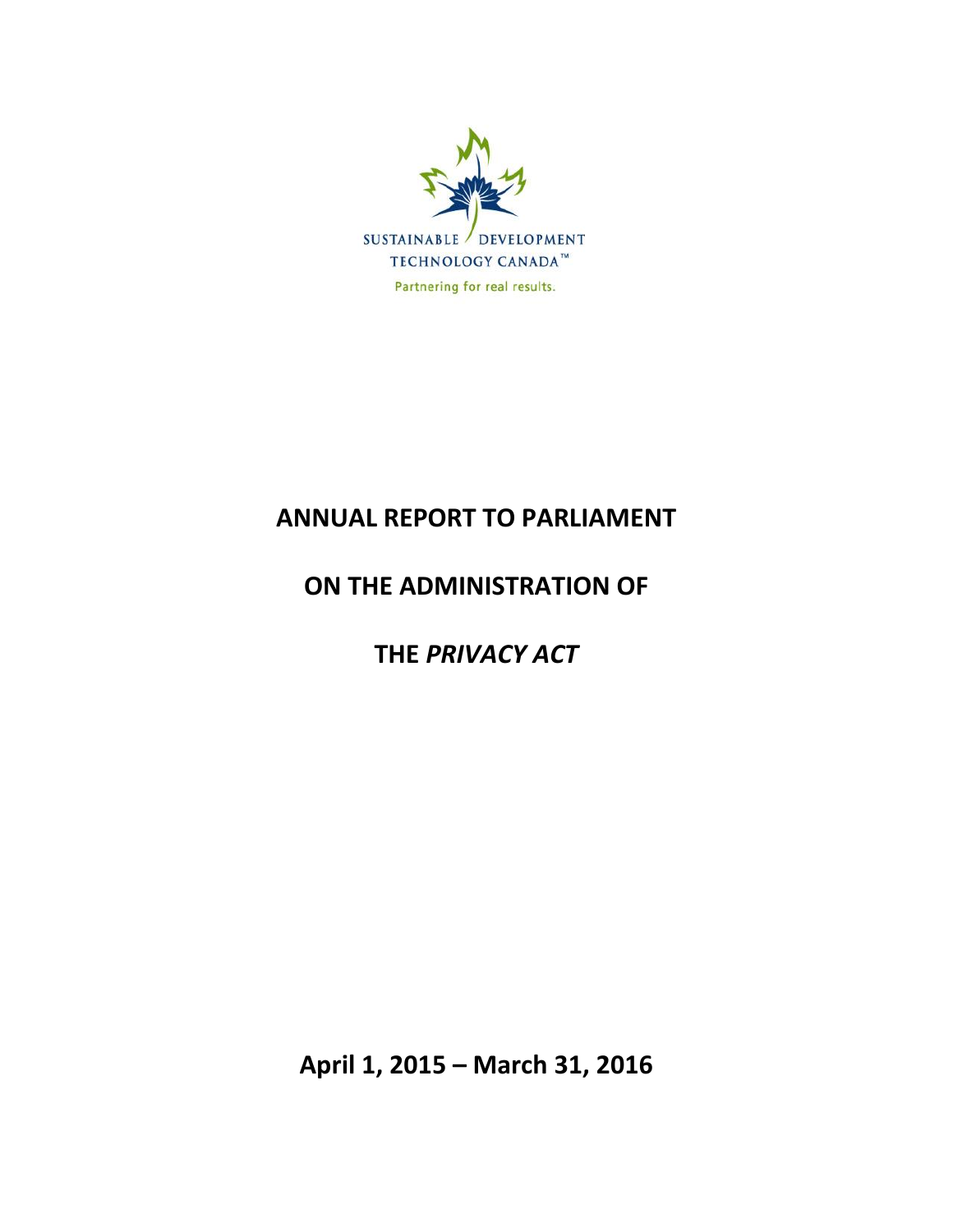# **Table of contents**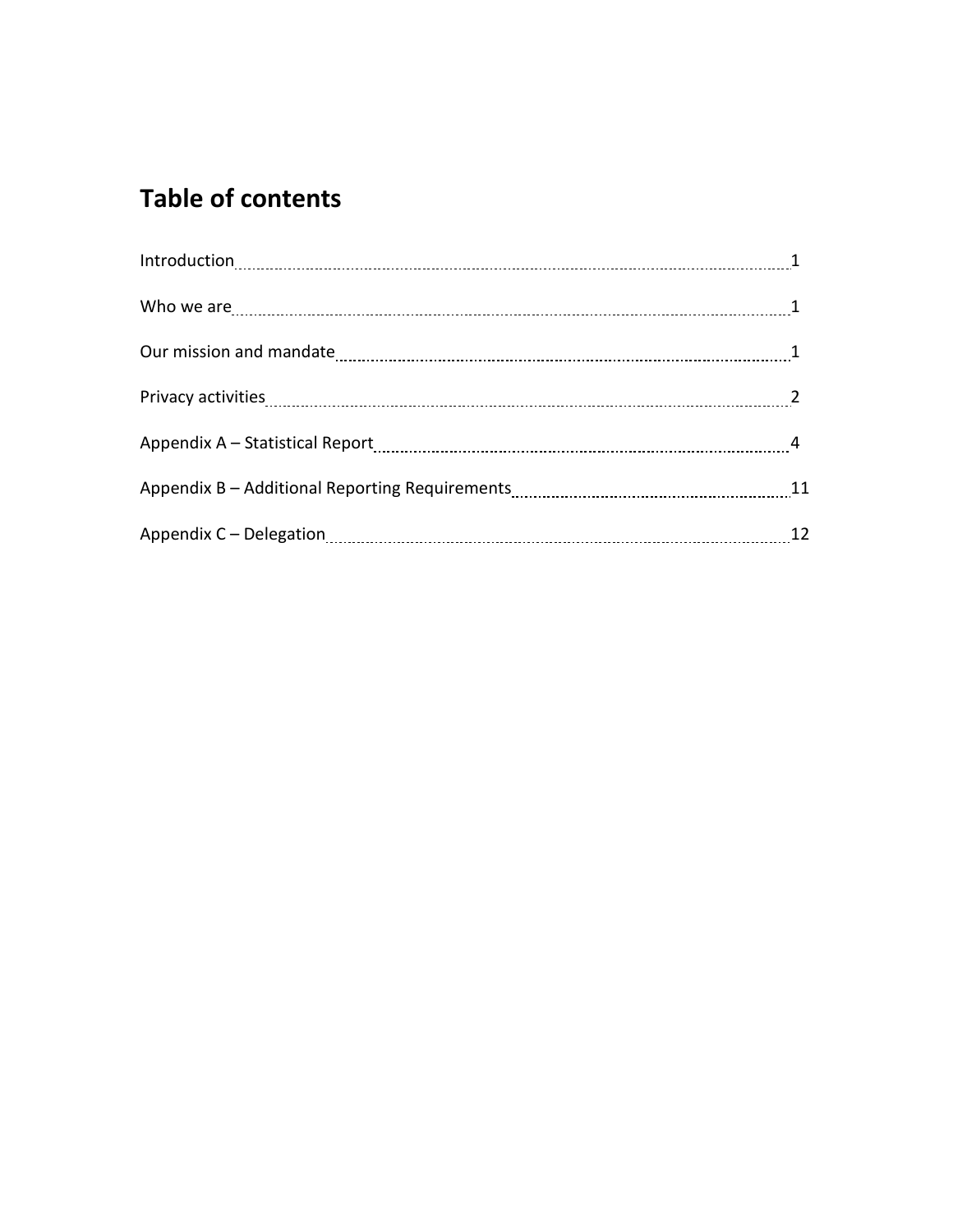## **Introduction**

Sustainable Development Technology Canada (SDTC) is pleased to submit to Parliament its annual report on the administration of the *Privacy Act* for the reporting period commencing April 1, 2015 and ending March 31, 2016. This report is submitted in accordance with section 72 of the *Act.*

The *Privacy Act* took effect on July 1, 1983. The *PA* extends to individuals the right of access to information held by the government, about themselves, subject to specific and limited exceptions. The *Act* also protects individuals' personal information and gives individuals substantial control over its collection, use and disclosure.

## **Who we are**

Sustainable Development Technology Canada (SDTC) is a not-for-profit foundation that finances and supports the development and demonstration of clean technologies which provide solutions to issues of climate change, clean air, water quality and soil, and which deliver economic, environmental and health benefits to Canadians.

SDTC operates three funds aimed at the development and demonstration of innovative technological solutions. The [SD Tech Fund™](https://www.sdtc.ca/en/apply/sd-tech-fund) supports projects that address climate change, air quality, clean water and clean soil. The [SD Natural Gas Fund™](https://www.sdtc.ca/en/apply/sd-natural-gas-fund), an offshoot of the SD Tech Fund™, supports the development and demonstration of new downstream natural gas technology. It is the first of a series of Market Innovation Funds™, where funds from industry are matched by SD Tech Fund™ money, to foster sector-specific clean-tech solutions. The [NextGen Biofuels Fund™](https://www.sdtc.ca/en/funding/funds/nextgen) (NGBF) supports the establishment of first-of-kind large demonstration-scale facilities for the production of next-generation renewable fuels. The NGBF is in its wind-down phase. Based on the remaining program time, new applicants would not be able to complete required phases of project development, construction, plant commissioning and start-up for commercial operation. For this reason, NGBF will not be accepting new applications.

SDTC also has two joint funding mechanisms, one with Climate Change and Emissions Management Corporation (CCEMC) and the other with Alberta Innovates Energy and Environment Solutions (AI-EES). [SDTC's joint fund with CCEMC](https://www.sdtc.ca/en/apply/sdtc-joint-fund-ccemc) supports clean air projects that can demonstrate reductions in greenhouse gases. [SDTC's joint fund with](https://www.sdtc.ca/en/apply/sdtc-joint-fund-ai-ees)  [AI-EES](https://www.sdtc.ca/en/apply/sdtc-joint-fund-ai-ees) supports sustainable water technology projects.

## **Our mission and mandate**

SDTC commenced operation in November of 2001 with funding from the Government of Canada. SDTC's mission is to act as the primary catalyst in building a sustainable development technology infrastructure in Canada. The Foundation reports to Parliament through the Minister of Innovation, Science and Economic Development. We do much more than simply *fund* groundbreaking technologies. We work closely with an ever-growing network of stakeholders and partners to build the capacity of Canadian clean-technology entrepreneurs, helping them form strategic relationships, formalize their business plans, and build a critical mass of sustainable development capability in Canada.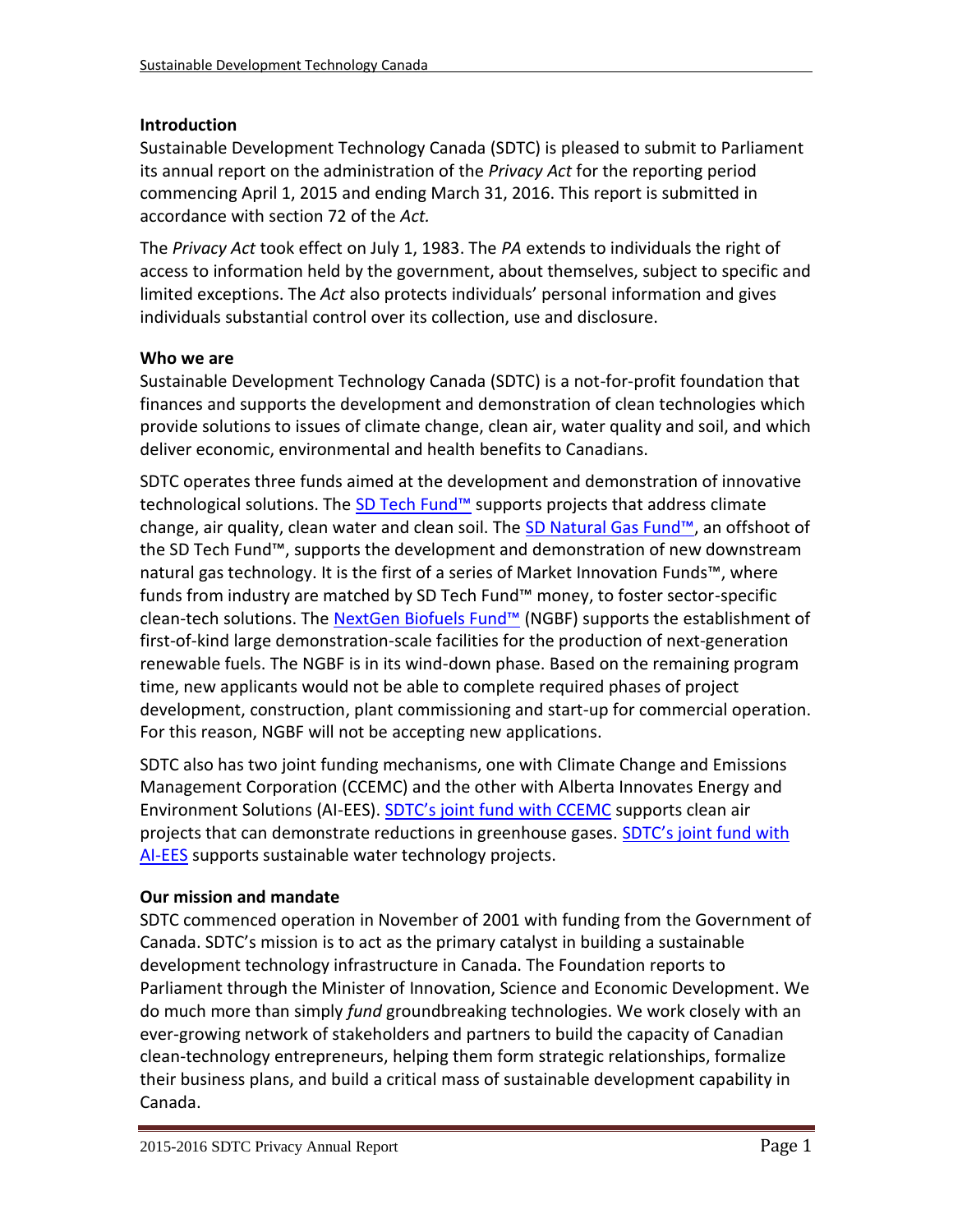## **Privacy activities**

The President & CEO is the designated head of the institution for the *Privacy Act*. The President & CEO is responsible for the development, coordination and implementation of effective policies, guidelines, systems and procedures to enable efficient processing of requests under the *Privacy Act.* The ATIP office consists of an ATIP Coordinator and relies on the advice and guidance of consultants on an as needed basis.

The activities of the Access to Information and Privacy office include:

- Processing requests under the *Act*;
- Developing and maintaining policies, procedures and guidelines to ensure the Act is respected by the institution;
- Promoting awareness of the Act to ensure SDTC's responsiveness to the obligations imposed on the government;
- Monitoring SDTC's compliance with the Act, regulations and relevant procedures and policies;
- Preparing annual reports to Parliament and other statutory reports, as well as other material that may be required by central agencies;
- Representing SDTC in dealings with the Treasury Board Secretariat (TBS), the Privacy Commissioner and other government funds and agencies regarding the application of the Act as they relate to SDTC;
- Supporting SDTC in meeting its commitments in relation to greater openness and transparency through proactive disclosure of information and the disclosure of information through informal avenues.

During the reporting period SDTC received three privacy requests.

SDTC did not receive any *Privacy Act* complaints during this reporting period.

There was one formal training session conducted during the reporting period, and the ATIP coordinator attended quarterly community meetings hosted by Treasury Board Secretariat. Continuous advice and recommendations were provided by consultants on an as required basis to management and staff.

No new institution-specific privacy related policies, guidelines or procedures were implemented in the institution during the reporting period.

There were no Privacy Impact Assessments (PIAs) done during this reporting period.

There were no new data sharing activities during this reporting period.

During the reporting period, SDTC did not make any disclosures of personal information pursuant to subsection 8(2)(m) of the *Privacy Act*.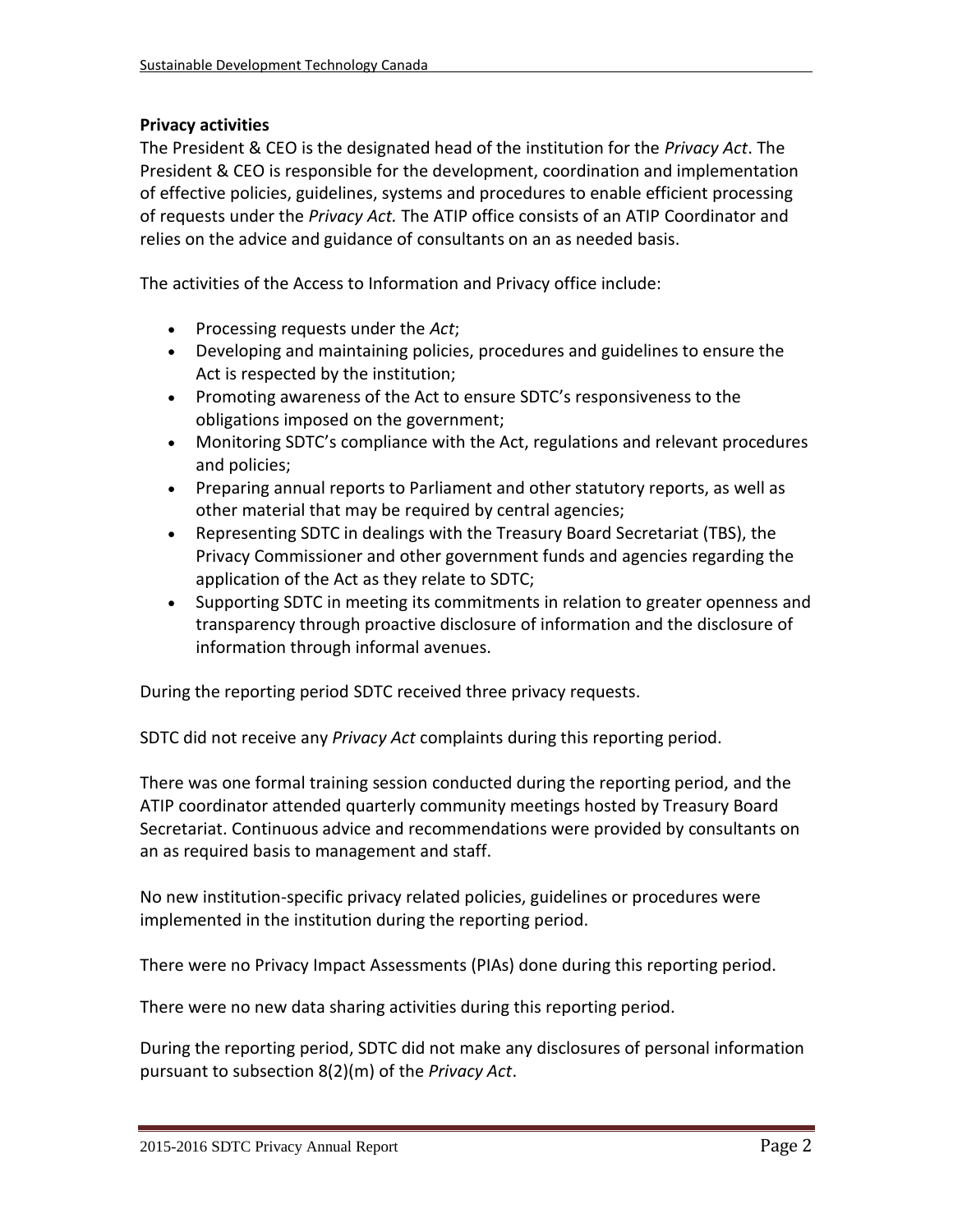For 2015-2016, the costs directly associated with the administration of the *Privacy Act*  are estimated at \$15,000.

| <b>Staff</b>                         | \$10,000 |
|--------------------------------------|----------|
| Consultant fees                      | \$5,000  |
| <b>Office Equipment and Supplies</b> | \$0      |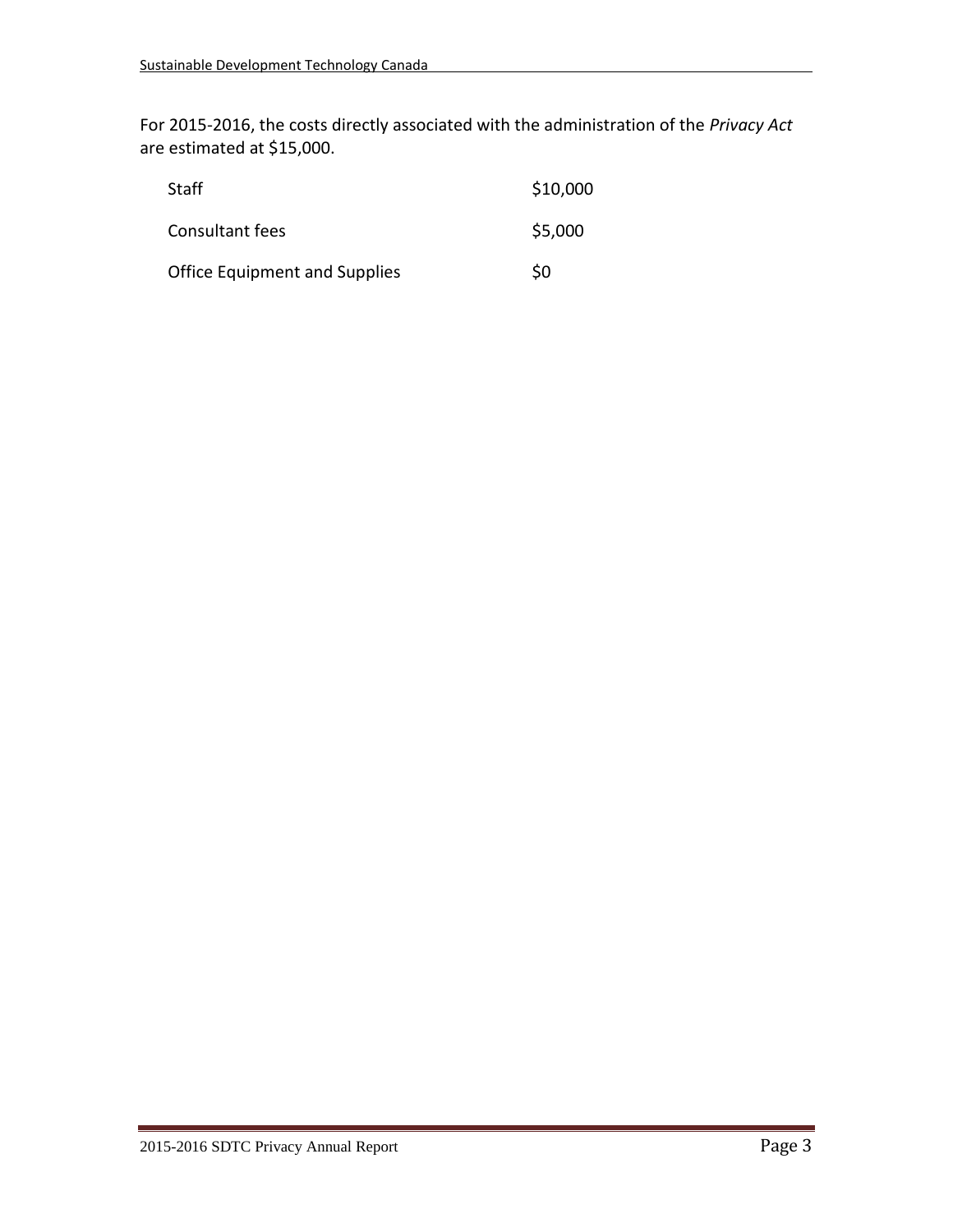#### **APPENDIX A**

#### **Statistical Report**



Government<br>of Canada Gouvernement<br>du Canada

## **Statistical Report on the** *Privacy Act*

**Name of institution:** Sustainable Development Technology Canada

to **Reporting period:** 2015-04-01 to 2016-03-31

## **Part 1: Requests Under the** *Privacy Act*

|                                            | <b>Number of Requests</b> |
|--------------------------------------------|---------------------------|
| Received during reporting period           |                           |
| Outstanding from previous reporting period |                           |
| Total                                      |                           |
| Closed during reporting period             |                           |
| Carried over to next reporting period      |                           |

#### **Part 2: Requests Closed During the Reporting Period**

#### **2.1 Disposition and completion time**

|                                          |                 | <b>Completion Time</b> |                  |                      |                       |                       |                             |              |
|------------------------------------------|-----------------|------------------------|------------------|----------------------|-----------------------|-----------------------|-----------------------------|--------------|
| <b>Disposition of</b><br><b>Requests</b> | 1 to 15<br>Days | 16 to 30<br>Days       | 31 to 60<br>Days | 61 to<br>120<br>Days | 121 to<br>180<br>Days | 181 to<br>365<br>Days | More<br>Than<br>365<br>Days | <b>Total</b> |
| All disclosed                            | 0               | 0                      | 0                | 0                    | 0                     | $\Omega$              | 0                           | 0            |
| Disclosed in part                        | 0               | 4                      | 0                | $\Omega$             | 0                     | $\Omega$              | $\Omega$                    | 4            |
| All exempted                             | 0               | 0                      | 0                | $\Omega$             | 0                     | $\Omega$              | 0                           | $\Omega$     |
| All excluded                             | 0               | 0                      | 0                | $\Omega$             | 0                     | $\Omega$              | $\Omega$                    | $\Omega$     |
| No records exist                         | 0               | 0                      | 0                | $\Omega$             | 0                     | $\Omega$              | 0                           | $\Omega$     |
| Request abandoned                        | $\Omega$        | $\Omega$               | $\Omega$         | $\Omega$             | $\Omega$              | $\Omega$              | $\Omega$                    | $\Omega$     |
| Neither confirmed nor                    |                 |                        |                  |                      |                       |                       |                             |              |
| denied                                   | 0               | 0                      | 0                | $\Omega$             | 0                     | $\Omega$              | 0                           | $\Omega$     |
| Total                                    | 0               | 4                      | ი                | $\Omega$             | 0                     | $\Omega$              | $\Omega$                    | 4            |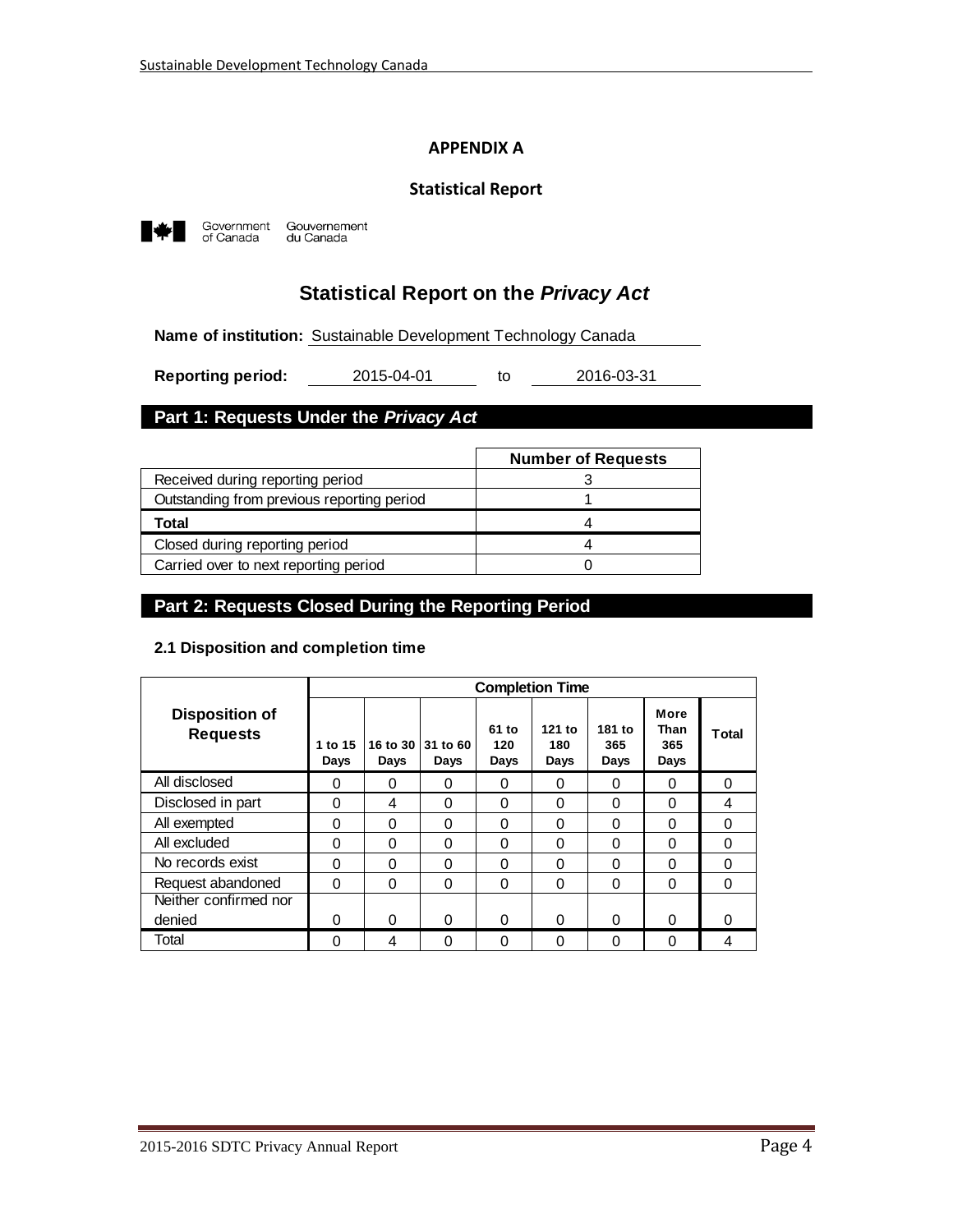## **2.2 Exemptions**

|                | Number of       |                | Number of       |                | Number of       |
|----------------|-----------------|----------------|-----------------|----------------|-----------------|
| <b>Section</b> | <b>Requests</b> | <b>Section</b> | <b>Requests</b> | <b>Section</b> | <b>Requests</b> |
| 18(2)          |                 | 22(1)(a)(i)    | 0               | 23(a)          |                 |
| 19(1)(a)       | 0               | 22(1)(a)(ii)   | 0               | 23(b)          |                 |
| 19(1)(b)       | $\Omega$        | 22(1)(a)(iii)  | 0               | 24(a)          |                 |
| 19(1)(c)       |                 | 22(1)(b)       | 0               | 24(b)          |                 |
| 19(1)(d)       |                 | 22(1)(c)       | 0               | 25             |                 |
| 19(1)(e)       | 0               | 22(2)          | 0               | 26             | 4               |
| 19(1)(f)       | 0               | 22.1           | 0               | 27             | 2               |
| 20             | 0               | 22.2           | 0               | 28             |                 |
| 21             |                 | 22.3           | 0               |                |                 |

#### **2.3 Exclusions**

|                | Number of       |                | Number of       |                | Number of       |
|----------------|-----------------|----------------|-----------------|----------------|-----------------|
| <b>Section</b> | <b>Requests</b> | <b>Section</b> | <b>Requests</b> | <b>Section</b> | <b>Requests</b> |
| 69(1)(a)       |                 | 70(1)          |                 | 70(1)(d)       |                 |
| 69(1)(b)       |                 | 70(1)(a)       |                 | 70(1)(e)       |                 |
| 69.1           |                 | 70(1)(b)       |                 | 70(1)(f)       |                 |
|                |                 | 70(1)(c)       |                 | 70.1           |                 |

#### **2.4 Format of information released**

| <b>Disposition</b> | Paper | <b>Electronic</b> | <b>Other formats</b> |
|--------------------|-------|-------------------|----------------------|
| All disclosed      |       |                   |                      |
| Disclosed in part  |       |                   |                      |
| Total              |       |                   |                      |

#### **2.5 Complexity**

## **2.5.1 Relevant pages processed and disclosed**

| <b>Disposition of</b> | <b>Number of Pages</b> | <b>Number of Pages</b> |                           |
|-----------------------|------------------------|------------------------|---------------------------|
| <b>Requests</b>       | <b>Processed</b>       | <b>Disclosed</b>       | <b>Number of Requests</b> |
| All disclosed         |                        |                        |                           |
| Disclosed in part     | 628                    | 628                    |                           |
| All exempted          |                        |                        |                           |
| All excluded          |                        |                        |                           |
| Request abandoned     |                        |                        |                           |
| Neither confirmed nor |                        |                        |                           |
| denied                |                        |                        |                           |
| <b>Total</b>          | 628                    | 628                    |                           |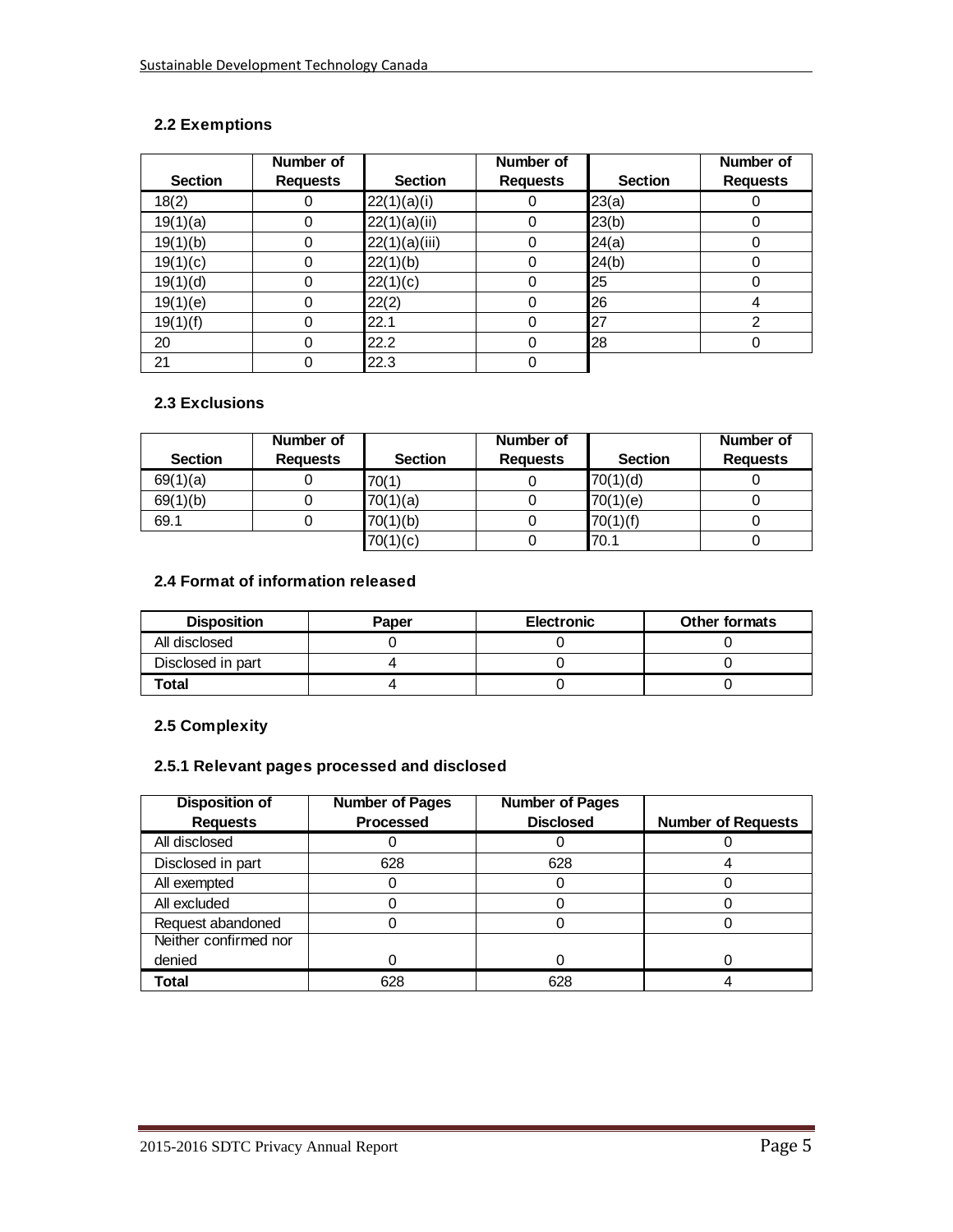|                                    |                              | Less Than 100<br><b>Pages</b><br><b>Processed</b> |                       | 101-500<br><b>Pages</b><br>Processed |                       | 501-1000<br><b>Pages</b><br>Processed |                              | 1001-5000<br><b>Pages</b><br><b>Processed</b> |                       | More Than 5000<br>Pages<br><b>Processed</b> |
|------------------------------------|------------------------------|---------------------------------------------------|-----------------------|--------------------------------------|-----------------------|---------------------------------------|------------------------------|-----------------------------------------------|-----------------------|---------------------------------------------|
| <b>Disposition</b>                 | Number of<br><b>Requests</b> | Pages<br><b>Disclosed</b>                         | Number of<br>Requests | Pages<br><b>Disclosed</b>            | Number of<br>Requests | Pages<br><b>Disclosed</b>             | Number of<br><b>Requests</b> | Pages<br><b>Disclosed</b>                     | Number of<br>Requests | Pages<br><b>Disclosed</b>                   |
| All disclosed                      | 0                            | 0                                                 | 0                     | 0                                    | 0                     | 0                                     | 0                            | 0                                             | 0                     | 0                                           |
| Disclosed in<br>part               |                              | 86                                                | 3                     | 542                                  | 0                     | 0                                     | 0                            | 0                                             | 0                     | 0                                           |
| All exempted                       | $\Omega$                     | 0                                                 | 0                     | 0                                    | 0                     | 0                                     | 0                            | $\Omega$                                      | 0                     | $\Omega$                                    |
| All excluded                       | $\Omega$                     | $\Omega$                                          | 0                     | $\Omega$                             | 0                     | 0                                     | 0                            | 0                                             | 0                     | $\Omega$                                    |
| Request<br>abandoned               | $\Omega$                     | 0                                                 | 0                     | $\Omega$                             | $\Omega$              | $\Omega$                              | $\Omega$                     | $\Omega$                                      | 0                     | $\Omega$                                    |
| Neither<br>confirmed nor<br>denied | $\Omega$                     | 0                                                 | 0                     | 0                                    | $\Omega$              | $\Omega$                              | $\Omega$                     | $\Omega$                                      | $\Omega$              | $\Omega$                                    |
| Total                              | 1                            | 86                                                | 3                     | 542                                  | 0                     | 0                                     | 0                            | $\mathbf{0}$                                  | 0                     | 0                                           |

## **2.5.2 Relevant pages processed and disclosed by size of requests**

#### **2.5.3 Other complexities**

| <b>Disposition</b>                 | <b>Consultation</b><br>Required | <b>Legal Advice</b><br>Sought | <b>Interwoven</b><br><b>Information</b> | Other | <b>Total</b> |
|------------------------------------|---------------------------------|-------------------------------|-----------------------------------------|-------|--------------|
| All disclosed                      | 0                               |                               |                                         | 0     | 0            |
| Disclosed in<br>part               | 0                               |                               |                                         | ი     | 4            |
| All exempted                       | 0                               |                               |                                         | 0     | Ω            |
| All excluded                       | 0                               |                               |                                         | 0     | Ω            |
| Request<br>abandoned               | 0                               |                               |                                         | O     | 0            |
| Neither<br>confirmed nor<br>denied | 0                               |                               |                                         |       | 0            |
| Total                              |                                 |                               |                                         |       |              |

#### **2.6 Deemed refusals**

#### **2.6.1 Reasons for not meeting statutory deadline**

| <b>Number of Requests Closed</b>   | <b>Principal Reason</b> |                     |                 |       |  |  |
|------------------------------------|-------------------------|---------------------|-----------------|-------|--|--|
| <b>Past the Statutory Deadline</b> |                         | <b>External</b>     | <b>Internal</b> |       |  |  |
|                                    | Workload                | <b>Consultation</b> | Consultation    | Other |  |  |
|                                    |                         |                     |                 |       |  |  |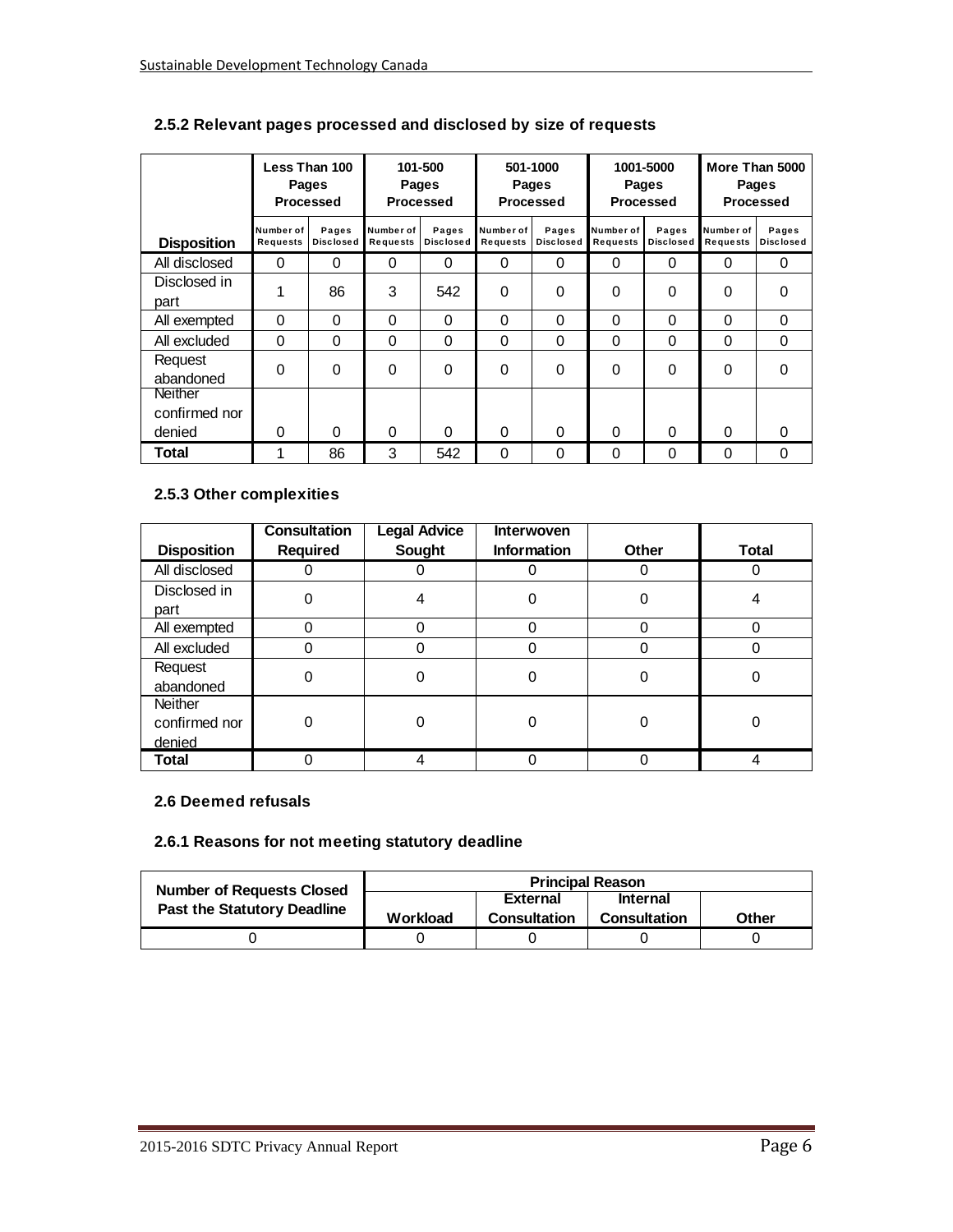#### **2.6.2 Number of days past deadline**

| <b>Number of Days Past</b><br><b>Deadline</b> | <b>Number of Requests</b><br><b>Past Deadline Where</b><br>No Extension Was<br><b>Taken</b> | <b>Number of Requests</b><br><b>Past Deadline Where</b><br><b>An Extension Was</b><br><b>Taken</b> | <b>Total</b> |
|-----------------------------------------------|---------------------------------------------------------------------------------------------|----------------------------------------------------------------------------------------------------|--------------|
| 1 to 15 days                                  |                                                                                             |                                                                                                    |              |
| 16 to 30 days                                 |                                                                                             | 0                                                                                                  |              |
| 31 to 60 days                                 |                                                                                             |                                                                                                    |              |
| 61 to 120 days                                |                                                                                             |                                                                                                    |              |
| 121 to 180 days                               |                                                                                             |                                                                                                    |              |
| 181 to 365 days                               |                                                                                             | Ω                                                                                                  |              |
| More than 365 days                            |                                                                                             |                                                                                                    |              |
| Total                                         |                                                                                             |                                                                                                    |              |

#### **2.7 Requests for translation**

| <b>Translation Requests</b> | <b>Accepted</b> | Refused | Total |
|-----------------------------|-----------------|---------|-------|
| English to French           |                 |         |       |
| French to English           |                 |         |       |
| Total                       |                 |         |       |

## **Part 3: Disclosures Under Subsections 8(2) and 8(5)**

| Paragraph 8(2)(e) | Paragraph 8(2)(m) | Subsection 8(5) |  |
|-------------------|-------------------|-----------------|--|
|                   |                   |                 |  |

## **Part 4: Requests for Correction of Personal Information and Notations**

| <b>Disposition for Correction Requests Received</b> | <b>Number</b> |
|-----------------------------------------------------|---------------|
| Notations attached                                  |               |
| Requests for correction accepted                    |               |
| Total                                               |               |

## **Part 5: Extensions**

#### **5.1 Reasons for extensions and disposition of requests**

|                                                                | 15(a)(i)        | 15(a)(ii)         | Consultation | 15(b)                        |
|----------------------------------------------------------------|-----------------|-------------------|--------------|------------------------------|
| <b>Disposition of Requests Where</b><br>an Extension Was Taken | Interference    | <b>Section 70</b> | Other        | Translation or<br>Conversion |
| All disclosed                                                  | With Operations |                   |              |                              |
| Disclosed in part                                              |                 |                   |              |                              |
| All exempted                                                   |                 |                   |              |                              |
| All excluded                                                   |                 |                   |              |                              |
| No records exist                                               |                 |                   |              |                              |
| Request abandoned                                              |                 |                   |              |                              |
| <b>Total</b>                                                   |                 |                   |              |                              |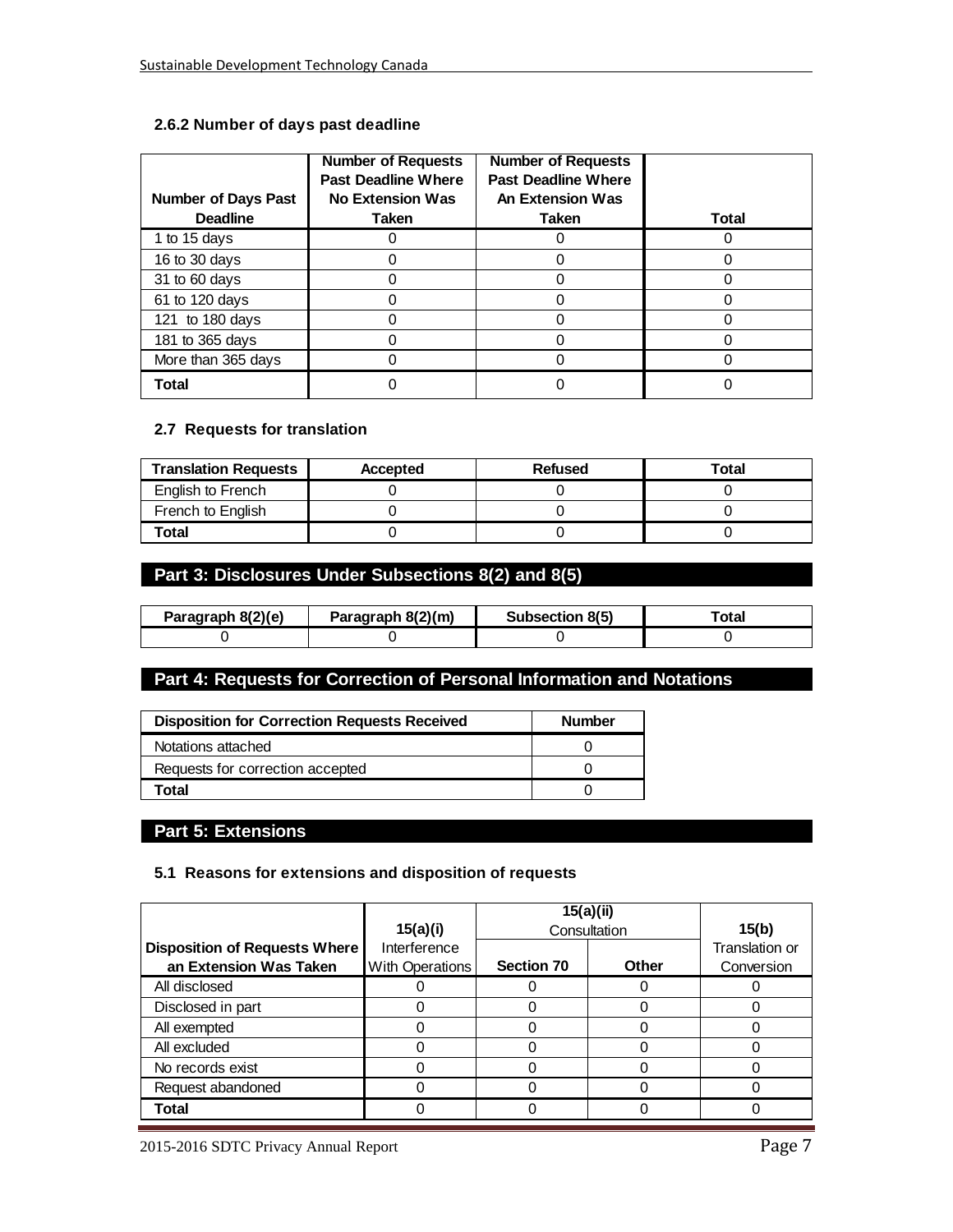#### **5.2 Length of extensions**

|                             | 15(a)(i)        | 15(a)(ii)         | Consultation | 15(b)    |
|-----------------------------|-----------------|-------------------|--------------|----------|
|                             | Interference    |                   | Translation  |          |
| <b>Length of Extensions</b> | with operations | <b>Section 70</b> | <b>Other</b> | purposes |
| 1 to 15 days                |                 |                   |              |          |
| 16 to 30 days               |                 |                   | Ü            |          |
| Total                       |                 |                   |              |          |

## **Part 6: Consultations Received From Other Institutions and Organizations**

**6.1 Consultations received from other Government of Canada institutions and other organizations**

| <b>Consultations</b>                              | Other<br>Government of<br>Canada<br><b>Institutions</b> | Number of Pages<br>to Review | Other<br><b>Organizations</b> | Number of Pages<br>to Review |
|---------------------------------------------------|---------------------------------------------------------|------------------------------|-------------------------------|------------------------------|
| Received during the reporting<br>period           | 0                                                       | ი                            |                               |                              |
| Outstanding from the previous<br>reporting period |                                                         | 0                            | 0                             |                              |
| <b>Total</b>                                      |                                                         |                              |                               |                              |
| Closed during the reporting<br>period             |                                                         | ი                            | 0                             |                              |
| Pending at the end of the<br>reporting period     |                                                         |                              |                               |                              |

**6.2 Recommendations and completion time for consultations received from other Government of Canada institutions**

|                           |          |                  |          |          | Number of Days Required to Complete Consultation Requests |        |             |          |
|---------------------------|----------|------------------|----------|----------|-----------------------------------------------------------|--------|-------------|----------|
|                           |          |                  |          |          |                                                           |        | <b>More</b> |          |
|                           |          | 16 <sub>to</sub> | $31$ to  | 61 to    | 121 to                                                    | 181 to | Than        |          |
|                           | 1 to 15  | 30               | 60       | 120      | 180                                                       | 365    | 365         |          |
| Recommendation            | Days     | Days             | Days     | Days     | Days                                                      | Days   | Days        | Total    |
| All disclosed             | 0        | 0                | 0        | 0        |                                                           | 0      | 0           | 0        |
| Disclosed in part         | 0        | 0                | 0        | 0        | 0                                                         | 0      | $\Omega$    | 0        |
| All exempted              | 0        | 0                | 0        | $\Omega$ | $\Omega$                                                  | 0      | $\Omega$    | $\Omega$ |
| All excluded              | $\Omega$ | 0                | $\Omega$ | $\Omega$ | 0                                                         | 0      | $\Omega$    | $\Omega$ |
| Consult other institution | $\Omega$ | 0                | 0        | $\Omega$ | 0                                                         | 0      | 0           | 0        |
| Other                     | $\Omega$ | 0                | 0        | 0        | 0                                                         | 0      | $\Omega$    | 0        |
| Total                     | $\Omega$ | 0                | $\Omega$ | 0        | 0                                                         | 0      | $\Omega$    | 0        |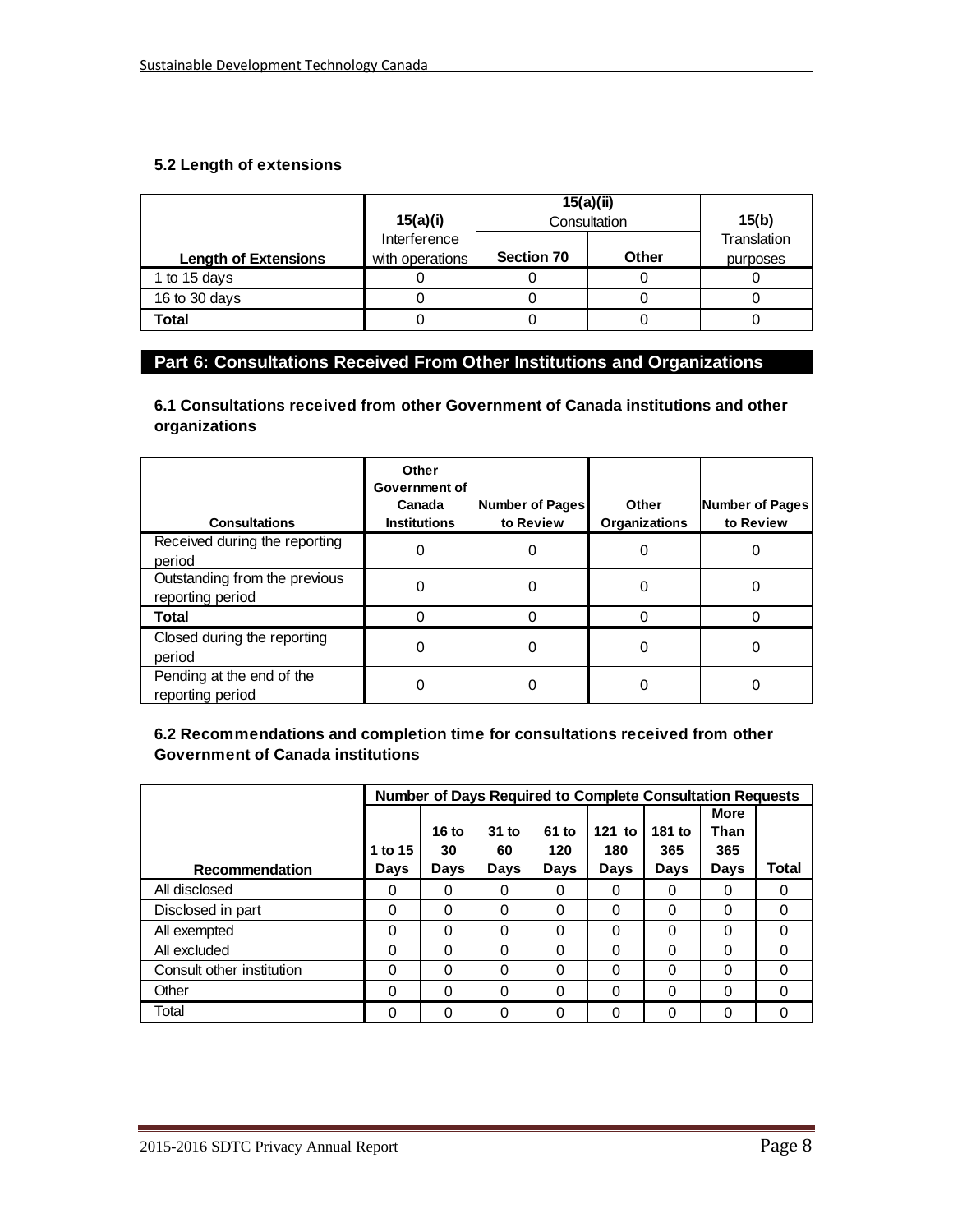| 6.3 Recommendations and completion time for consultations received from other |
|-------------------------------------------------------------------------------|
| organizations                                                                 |
|                                                                               |

|                           | Number of days required to complete consultation requests |                  |             |          |        |              |             |          |
|---------------------------|-----------------------------------------------------------|------------------|-------------|----------|--------|--------------|-------------|----------|
|                           |                                                           |                  |             |          |        |              | <b>More</b> |          |
|                           |                                                           | 16 <sub>to</sub> | $31$ to     | 61 to    | 121 to | 181 to       | Than        |          |
|                           | 1 to 15                                                   | 30               | 60          | 120      | 180    | 365          | 365         |          |
| Recommendation            | Days                                                      | Days             | <b>Days</b> | Days     | Days   | <b>Ddays</b> | Days        | Total    |
| All disclosed             | 0                                                         | 0                | 0           | 0        | 0      | 0            | 0           | 0        |
| Disclosed in part         | 0                                                         | 0                | 0           | 0        | 0      | 0            | $\Omega$    | 0        |
| All exempted              | 0                                                         | 0                | 0           | $\Omega$ | 0      | 0            | 0           | 0        |
| All excluded              | 0                                                         | 0                | 0           | $\Omega$ | 0      | 0            | 0           | 0        |
| Consult other institution | 0                                                         | 0                | 0           | $\Omega$ | 0      | $\Omega$     | 0           | $\Omega$ |
| Other                     | 0                                                         | 0                | 0           | 0        | 0      | 0            | $\Omega$    | $\Omega$ |
| <b>Total</b>              | 0                                                         | 0                | 0           | 0        | 0      | 0            | $\Omega$    | 0        |

## **Part 7: Completion Time of Consultations on Cabinet Confidences**

#### **7.1 Requests with Legal Services**

|                          |                       | Pages<br>Processed | 101-500 Pages<br>Processed |                           | <del>JUI-1000</del><br>Pages<br><b>Droppecod</b> |                           | <del>ww.c.ing.</del><br><b>Pages</b><br><b>Drococcod</b> |                           | <u>MULE THAN JUUU</u><br>Pages<br><b>Drococcod</b> |                           |
|--------------------------|-----------------------|--------------------|----------------------------|---------------------------|--------------------------------------------------|---------------------------|----------------------------------------------------------|---------------------------|----------------------------------------------------|---------------------------|
| Number of<br><b>Days</b> | Number of<br>Requests | Pages<br>Disclosed | Number of<br>Requests      | Pages<br><b>Disclosed</b> | Number of<br>Requests                            | Pages<br><b>Disclosed</b> | Number of<br>Requests                                    | Pages<br><b>Disclosed</b> | Number of<br>Requests                              | Pages<br><b>Disclosed</b> |
| 1 to 15                  | ი                     | 0                  | 0                          | 0                         | 0                                                | 0                         |                                                          |                           | 0                                                  | 0                         |
| 16 to 30                 | 0                     | 0                  | 0                          | 0                         | 0                                                | 0                         |                                                          | 0                         | $\Omega$                                           | 0                         |
| 31 to 60                 | 0                     | 0                  | 0                          | 0                         | 0                                                | 0                         |                                                          | 0                         | 0                                                  | 0                         |
| 61 to 120                | 0                     | $\Omega$           | 0                          | 0                         | 0                                                | 0                         |                                                          | 0                         | $\Omega$                                           | 0                         |
| 121 to 180               | 0                     | 0                  | 0                          | 0                         | 0                                                | 0                         | 0                                                        | 0                         | $\Omega$                                           | 0                         |
| 181 to 365               | 0                     | 0                  | 0                          | 0                         | 0                                                | 0                         | 0                                                        | 0                         | $\Omega$                                           | 0                         |
| More than 365            | 0                     | 0                  | 0                          | 0                         | 0                                                | 0                         |                                                          | U                         | $\Omega$                                           | 0                         |
| Total                    | 0                     | 0                  | 0                          | 0                         | 0                                                | 0                         |                                                          | U                         | 0                                                  | 0                         |

## **7.2 Requests with Privy Council Office**

|                          |                       | Pages<br><b>Processed</b> | 101-500 Pages<br>Processed |                           | <b>טטטו-וטכ</b><br><b>Pages</b><br><b>Droppecod</b> |                           | <b>TUUT-3UUU</b><br>Pages<br><b>Droppecod</b> |                           | <u>More than 5000</u><br>Pages<br><b>Droppecod</b> |                           |
|--------------------------|-----------------------|---------------------------|----------------------------|---------------------------|-----------------------------------------------------|---------------------------|-----------------------------------------------|---------------------------|----------------------------------------------------|---------------------------|
| Number of<br><b>Days</b> | Number of<br>Requests | Pages<br><b>Disclosed</b> | Number of<br>Requests      | Pages<br><b>Disclosed</b> | Number of<br>Requests                               | Pages<br><b>Disclosed</b> | Number of<br>Requests                         | Pages<br><b>Disclosed</b> | Number of<br>Requests                              | Pages<br><b>Disclosed</b> |
| 1 to 15                  | 0                     | 0                         | 0                          | 0                         | 0                                                   | 0                         |                                               | 0                         | 0                                                  | 0                         |
| 16 to 30                 | 0                     | 0                         | 0                          | 0                         | 0                                                   | $\Omega$                  | 0                                             | 0                         | $\Omega$                                           | 0                         |
| 31 to 60                 | 0                     | 0                         | 0                          | 0                         | 0                                                   | 0                         | 0                                             | 0                         | $\Omega$                                           | 0                         |
| 61 to 120                | 0                     | 0                         | 0                          | 0                         | 0                                                   | 0                         | 0                                             | 0                         | $\Omega$                                           | 0                         |
| 121 to 180               | 0                     | 0                         | 0                          | 0                         | 0                                                   | 0                         | 0                                             | 0                         | $\Omega$                                           | 0                         |
| 181 to 365               | 0                     | 0                         | 0                          | 0                         | 0                                                   | 0                         | 0                                             | 0                         | $\Omega$                                           | 0                         |
| More than 365            | $\Omega$              | 0                         | 0                          | 0                         | 0                                                   | 0                         | 0                                             | 0                         | $\Omega$                                           | 0                         |
| Total                    | 0                     | 0                         | 0                          | 0                         | 0                                                   | 0                         |                                               | 0                         | 0                                                  | 0                         |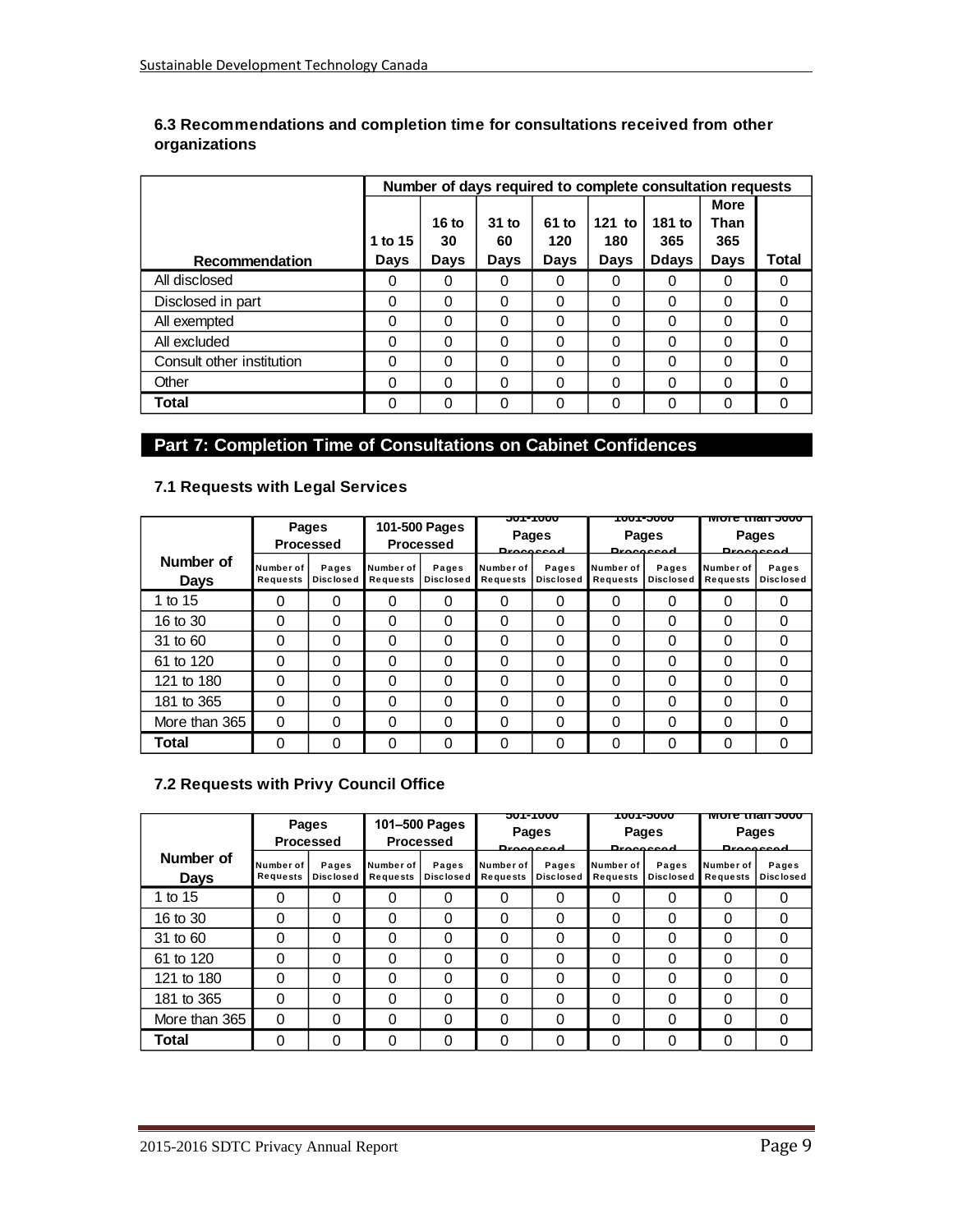## **Part 8: Complaints and Investigations Notices Received**

| <b>Section 31</b> | <b>Section 33</b> | <b>Section 35</b> | <b>Court action</b> | <sup>-</sup> otal |
|-------------------|-------------------|-------------------|---------------------|-------------------|
|                   |                   |                   |                     |                   |

## **Part 9: Privacy Impact Assessments (PIAs)**

**Number of PIA(s)** completed 0

## **Part 10: Resources Related to the** *Privacy Act*

#### **10.1 Costs**

| <b>Expenditures</b>               |         | Amount   |  |
|-----------------------------------|---------|----------|--|
| <b>Salaries</b>                   |         | \$10,000 |  |
| Overtime                          |         | \$0      |  |
| Goods and Services                |         | \$5,000  |  |
| • Professional services contracts | \$5,000 |          |  |
| $\cdot$ Other                     | \$0     |          |  |
| Total                             |         | \$15,000 |  |

#### **10.2 Human Resources**

|                                  | <b>Person Years</b><br><b>Dedicated to Privacy</b> |  |
|----------------------------------|----------------------------------------------------|--|
| <b>Resources</b>                 | <b>Activities</b>                                  |  |
| Full-time employees              | 0.25                                               |  |
| Part-time and casual employees   | 0.00                                               |  |
| Regional staff                   | 0.00                                               |  |
| Consultants and agency personnel | 2.00                                               |  |
| <b>Students</b>                  | 0.00                                               |  |
| Total                            | 2.25                                               |  |

**Note:** Enter values to two decimal places.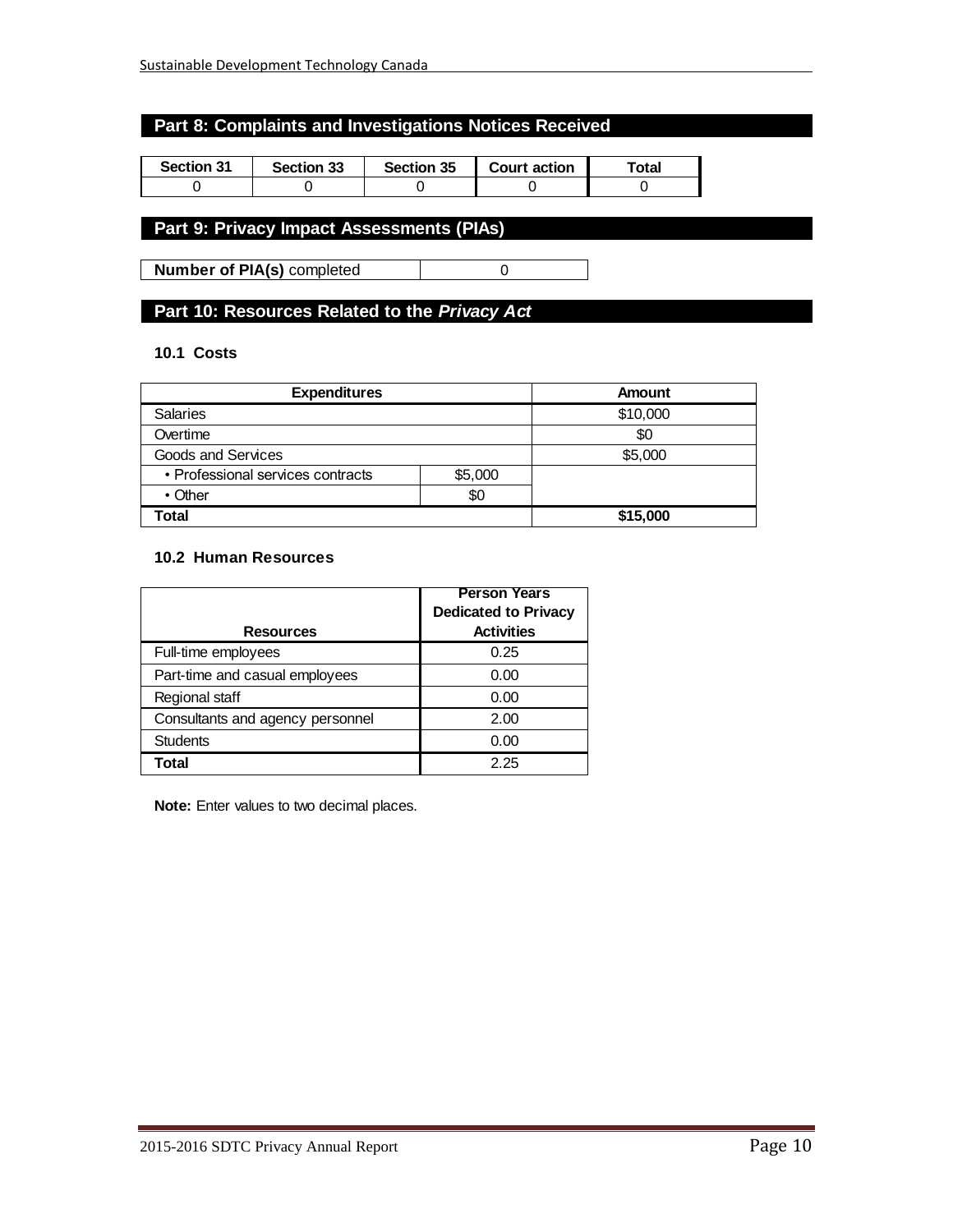## **APPENDIX B**

## **Additional Reporting Requirements**

## **Completed Privacy Impact Assessments (PIAs)**

| <b>Institution</b>                           | <b>Number of Completed PIAs</b> |
|----------------------------------------------|---------------------------------|
| Sustainable Development Technology<br>Canada |                                 |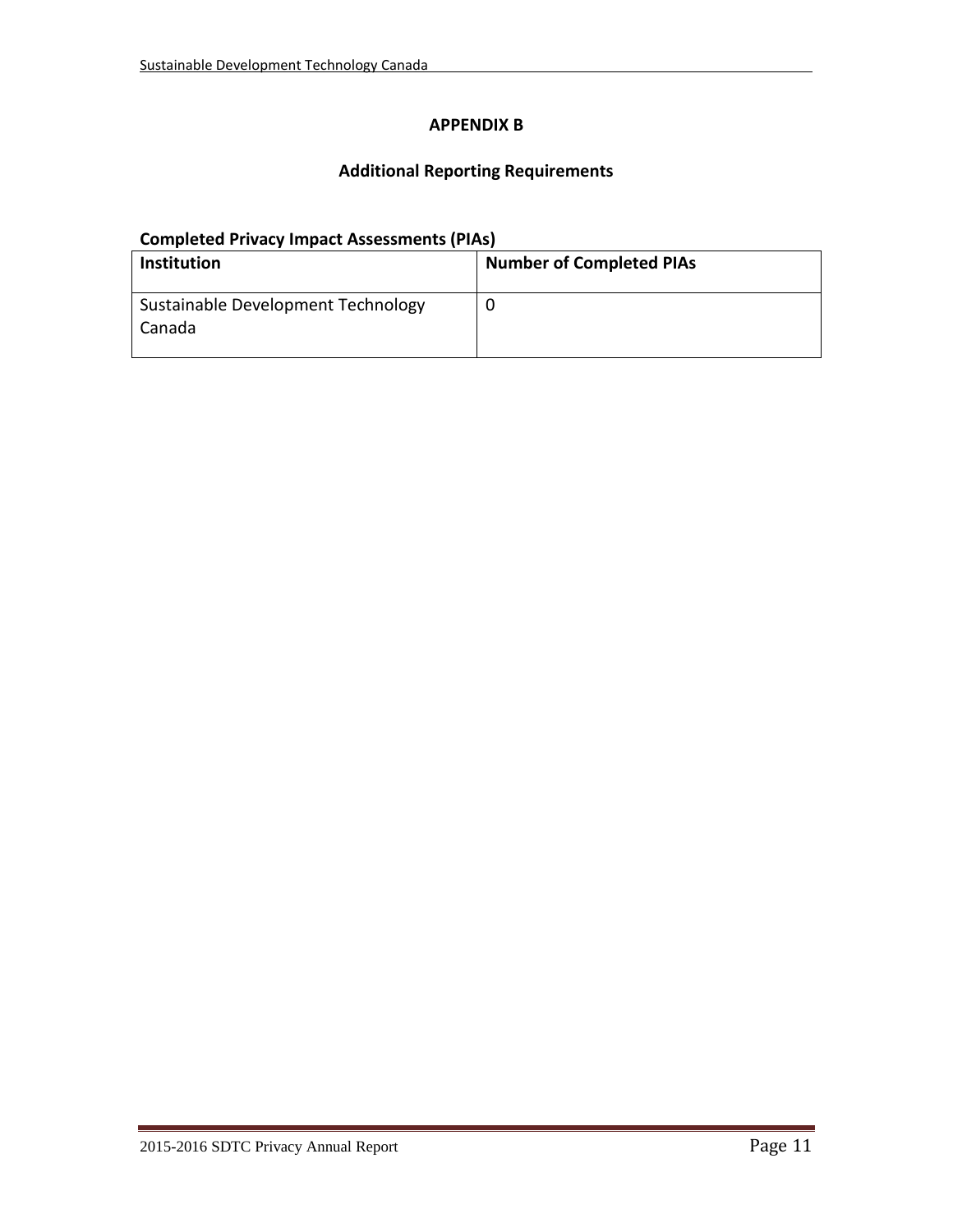#### **APPENDIX C**

#### **Delegation Order**

#### **Privacy Act**

The designated Head of the Canadian Foundation for Sustainable Development Technology, pursuant to section 73 of the Privacy Act<sup>\*</sup>, hereby designates the persons holding the positions set out in the schedule attached hereto to exercise the powers and functions of the head of the institution under the sections of the Act set out in the schedule opposite each position.

Date: May 30 26

President & CEO

\*S.C. 1980-82, c.111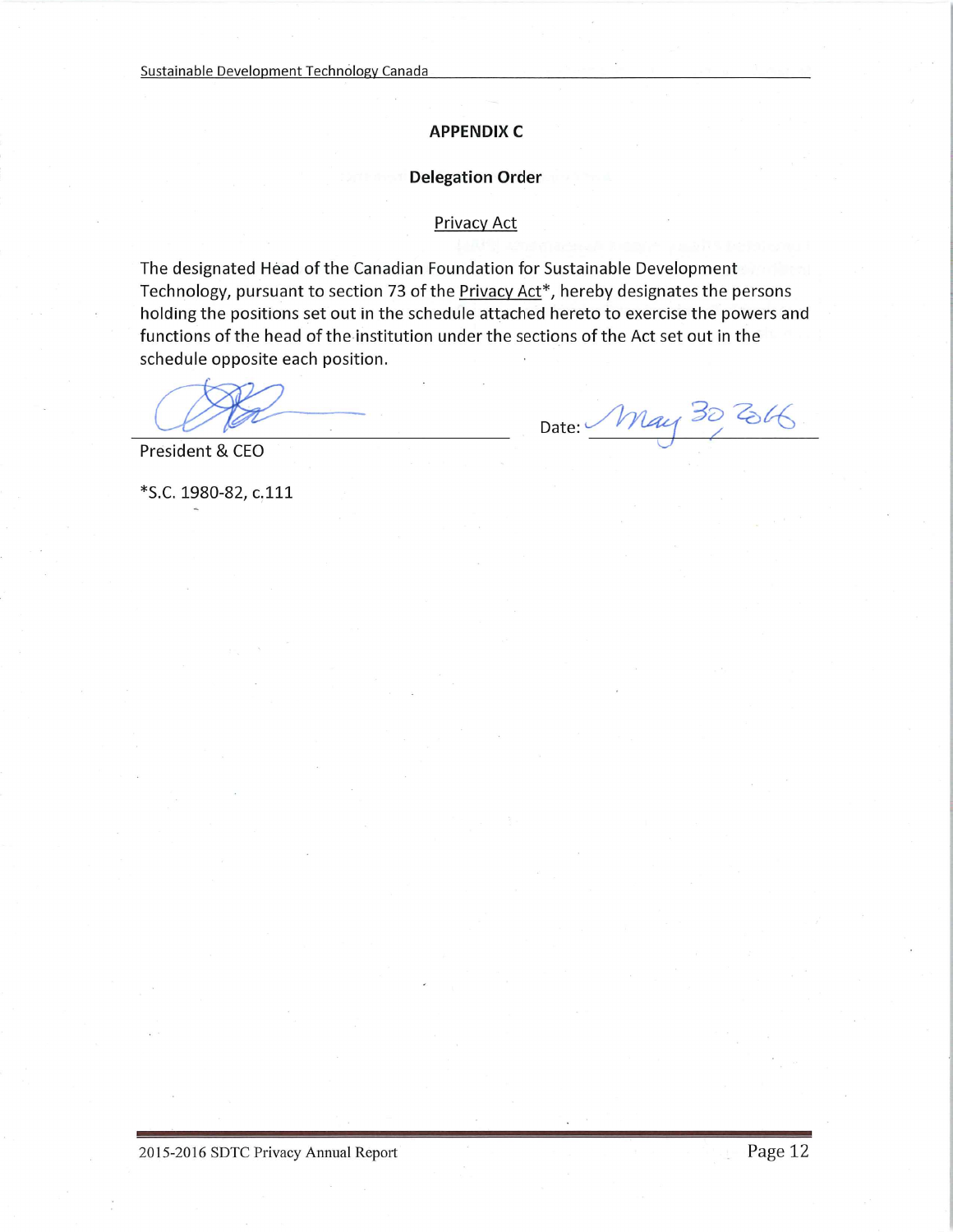| <b>Section or</b><br>sub-section<br>of the Act | <b>Description</b>                                                                                                              | <b>ATIP</b><br>Coordinator |
|------------------------------------------------|---------------------------------------------------------------------------------------------------------------------------------|----------------------------|
| 8(2)(j)                                        | Disclose personal information for research<br>purposes                                                                          | $X^*$                      |
| 8(2)(m)                                        | Disclose personal information in the public interest<br>or in the interest of the individual                                    | Not delegated              |
| 8(4)                                           | Retain copy of s.8(2)(e) requests and records<br>(discretionary disclosure to authorized<br>investigative body)                 | $X^*$                      |
| 8(5)                                           | Notify Privacy Commissioner of 8(2)(m) disclosures                                                                              | $X^*$                      |
| 9(1)                                           | Retain record of use                                                                                                            | $X^*$                      |
| 9(4)                                           | Notify Privacy Commissioner of new consistent use<br>and amend public index                                                     | $X^*$                      |
| 10                                             | Include personal information in personal<br>information banks                                                                   | $X^*$                      |
| 14                                             | Notice to requester within 30 days                                                                                              | $X^*$                      |
| 15                                             | <b>Extension of time limits</b>                                                                                                 | X*                         |
| 17(2)(b)                                       | Language of access                                                                                                              | $X^*$                      |
| 17(3)                                          | Access in alternate format                                                                                                      | X*                         |
| 18(2)                                          | Exemption - information in exempt bank                                                                                          | X*                         |
| 19(1)                                          | Exemption - personal information obtained in<br>confidence from other governments                                               | $X^*$                      |
| 19(2)                                          | Where disclosure of s.19(1) personal information<br>authorized                                                                  | $X^*$                      |
| 20                                             | Exemption - disclosure injurious to international<br>affairs                                                                    | $X^*$                      |
| 21                                             | Exemption - disclosure injurious to international<br>affairs of defence                                                         | $X^*$                      |
| 22                                             | Exemption - information obtained as part of an<br>authorized investigation or where disclosure<br>injurious to law enforcement. | X*                         |
| 23                                             | Exemption - personal information related to<br>sources in federal security clearances                                           | $X^*$                      |
| 24                                             | Exemption - certain personal information related<br>to individuals under sentence for an offence                                | X*                         |
| 25                                             | Exemption - threat to safety of individuals                                                                                     | $X^*$                      |
| 26                                             | Exemption - personal information about another<br>individual                                                                    | X*                         |
| 27                                             | Exemption - solicitor-client privilege                                                                                          | X*                         |

## **Schedule to the Privacy Act Delegation Order**